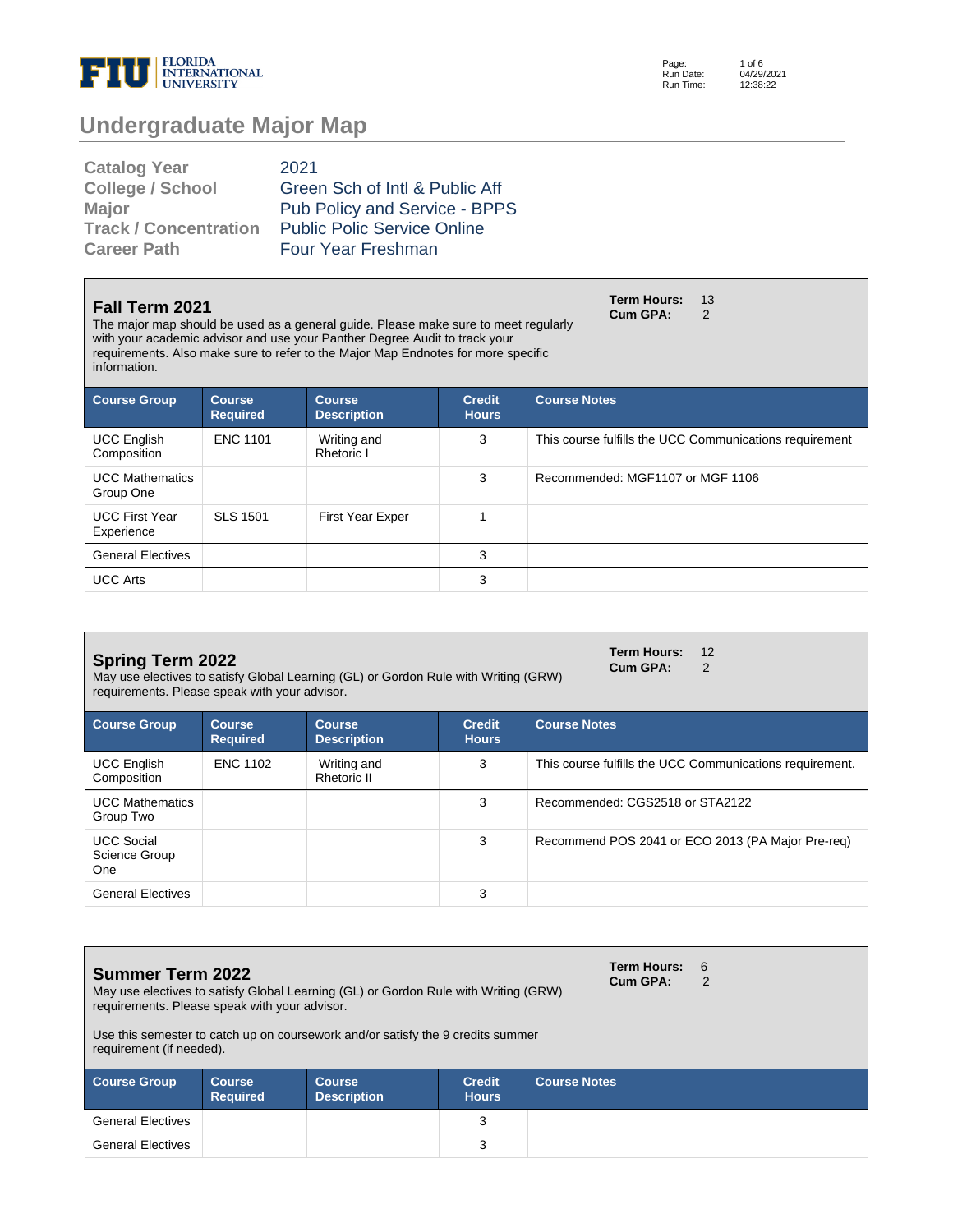

| Fall Term 2022<br>Contact advisor regarding Steven J. Green School of International and Public Affairs<br>Foreign Language requirement. (5) See endnotes.<br>Use this semester to complete pre-requisites, if necessary (Public Administration Common<br>Prerequisites: POS 2041, ECO 2013/2023 and CGS 2060/2100).<br>Please see advisor if pre-regs were completed at another academic institution. |                                  |                                     |                               |                                                                                                                  |                                 | 14<br>2                                                 |  |
|-------------------------------------------------------------------------------------------------------------------------------------------------------------------------------------------------------------------------------------------------------------------------------------------------------------------------------------------------------------------------------------------------------|----------------------------------|-------------------------------------|-------------------------------|------------------------------------------------------------------------------------------------------------------|---------------------------------|---------------------------------------------------------|--|
| <b>Course Group</b>                                                                                                                                                                                                                                                                                                                                                                                   | <b>Course</b><br><b>Required</b> | <b>Course</b><br><b>Description</b> | <b>Credit</b><br><b>Hours</b> |                                                                                                                  | <b>Course Notes</b>             |                                                         |  |
| <b>UCC Social</b><br>Science Group<br>Two                                                                                                                                                                                                                                                                                                                                                             |                                  |                                     | 3                             |                                                                                                                  | Please speak with your advisor. | May satisfy Gordon Rule with Writing (GRW) requirement. |  |
| Public<br>Administration<br>Common<br>Prerequisites                                                                                                                                                                                                                                                                                                                                                   |                                  |                                     | 3                             | POS 2041 or ECO 2013/2023, or CGS 2060/2100. Please<br>see advisor if completed at another academic institution. |                                 |                                                         |  |
| <b>UCC Humanities -</b><br>Group One                                                                                                                                                                                                                                                                                                                                                                  |                                  |                                     | 3                             |                                                                                                                  |                                 |                                                         |  |
| Foreign Language                                                                                                                                                                                                                                                                                                                                                                                      |                                  |                                     | 5                             |                                                                                                                  | Please speak with your advisor. |                                                         |  |

| <b>Spring Term 2023</b><br>There are many ways to meet the Steven J. Green School of International and Public<br>Affairs' Foreign Language requirement.<br>Please speak with your advisor about the best way to satisfy this requirement. (5) See<br>endnotes. |                                  | <b>Term Hours:</b><br>12<br>Cum GPA:<br>2 |                               |                     |                                                                                            |
|----------------------------------------------------------------------------------------------------------------------------------------------------------------------------------------------------------------------------------------------------------------|----------------------------------|-------------------------------------------|-------------------------------|---------------------|--------------------------------------------------------------------------------------------|
| <b>Course Group</b>                                                                                                                                                                                                                                            | <b>Course</b><br><b>Required</b> | <b>Course</b><br><b>Description</b>       | <b>Credit</b><br><b>Hours</b> | <b>Course Notes</b> |                                                                                            |
| <b>UCC Natural</b><br>Science Group<br><b>One</b>                                                                                                                                                                                                              |                                  |                                           | 3                             |                     | Take Lecture with corresponding Lab.                                                       |
| <b>UCC Natural</b><br>Science Group<br><b>One</b>                                                                                                                                                                                                              |                                  |                                           |                               |                     | Take Lab with corresponding Lecture.                                                       |
| <b>UCC Humanities -</b><br>Group Two                                                                                                                                                                                                                           |                                  |                                           | 3                             |                     | May Satisfy Gordon Rule with Writing (GRW) requirement.<br>Please speak with your advisor. |
| Foreign Language                                                                                                                                                                                                                                               |                                  |                                           | 5                             |                     |                                                                                            |

| <b>Summer Term 2023</b><br>May use electives to satisfy Global Learning (GL) or Gordon Rule with Writing (GRW)<br>requirements.                              |                                  | <b>Term Hours:</b><br>Cum GPA:      | - 6<br>2                      |                     |  |  |
|--------------------------------------------------------------------------------------------------------------------------------------------------------------|----------------------------------|-------------------------------------|-------------------------------|---------------------|--|--|
| Please speak with your advisor. Use this semester to catch up on coursework and/or<br>satisfy the 9 credits summer requirement (if needed). (3) See endnotes |                                  |                                     |                               |                     |  |  |
| <b>Course Group</b>                                                                                                                                          | <b>Course</b><br><b>Required</b> | <b>Course</b><br><b>Description</b> | <b>Credit</b><br><b>Hours</b> | <b>Course Notes</b> |  |  |
| <b>General Electives</b>                                                                                                                                     |                                  |                                     | 3                             |                     |  |  |
| <b>General Electives</b>                                                                                                                                     |                                  |                                     | 3                             |                     |  |  |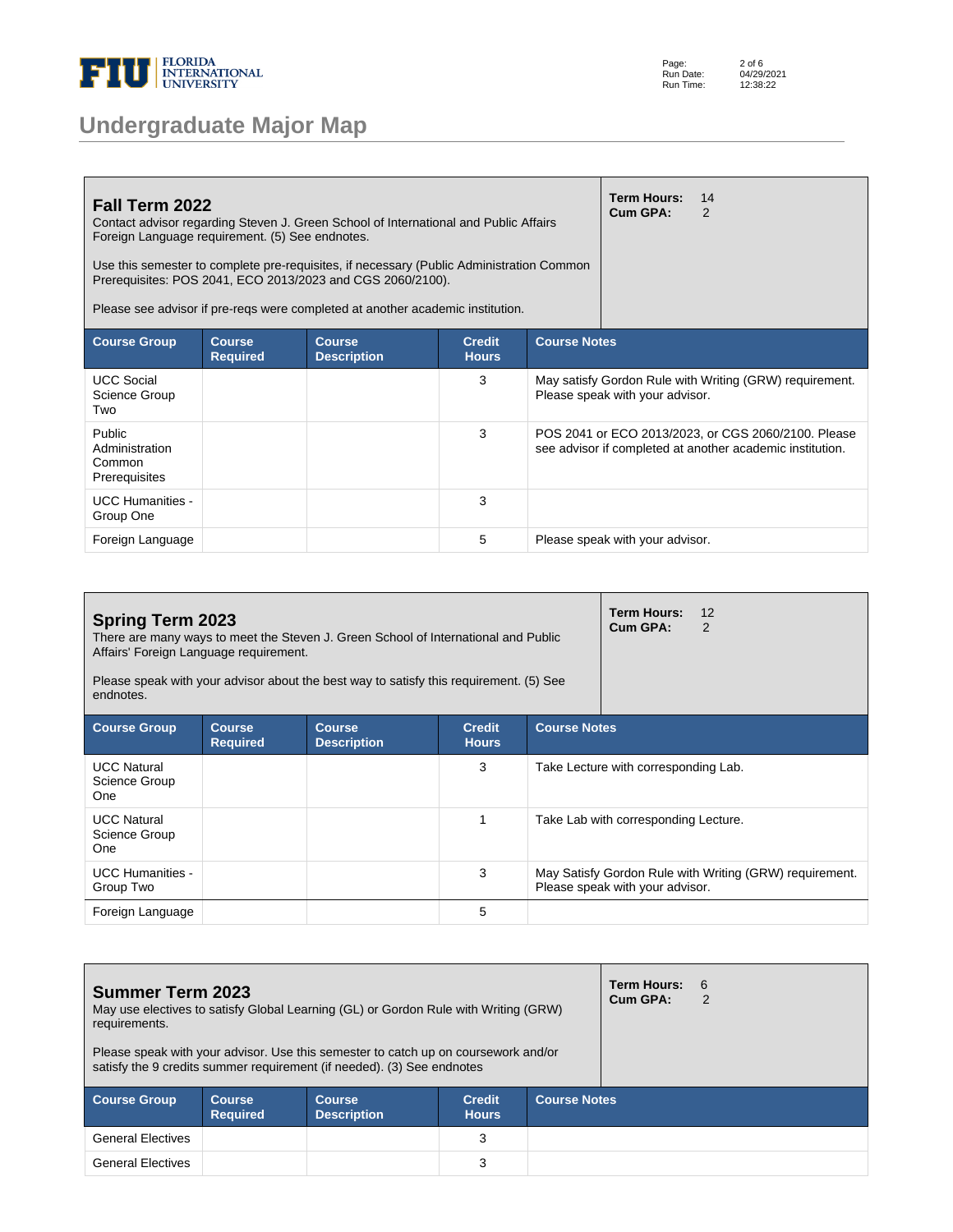

Page: Run Date: Run Time: 3 of 6 04/29/2021 12:38:22

| Fall Term 2023<br>Use this semester to complete pre-requisites, if necessary (Public Administration Common<br>Prerequisites: POS 2041, ECO 2013/2023 and CGS 2060/2100).<br>Please see advisor if pre-regs were completed at another academic institution. |                                  | <b>Term Hours:</b><br>Cum GPA:      | 13<br>$\mathcal{P}$           |                      |                                      |                                                                                                                  |
|------------------------------------------------------------------------------------------------------------------------------------------------------------------------------------------------------------------------------------------------------------|----------------------------------|-------------------------------------|-------------------------------|----------------------|--------------------------------------|------------------------------------------------------------------------------------------------------------------|
| <b>Course Group</b>                                                                                                                                                                                                                                        | <b>Course</b><br><b>Required</b> | <b>Course</b><br><b>Description</b> | <b>Credit</b><br><b>Hours</b> | <b>Course Notes</b>  |                                      |                                                                                                                  |
| Public<br>Administration<br>Core                                                                                                                                                                                                                           | PAD 3003                         | Intro Public Policy<br>Serv         | 3                             | PA Major Core course |                                      |                                                                                                                  |
| <b>UCC Natural</b><br>Science - Group<br>Two                                                                                                                                                                                                               |                                  |                                     | 3                             |                      | Take Lecture with corresponding Lab. |                                                                                                                  |
| <b>UCC Natural</b><br>Science - Group<br>Two                                                                                                                                                                                                               |                                  |                                     | 1                             |                      | Take Lab with corresponding Lecture. |                                                                                                                  |
| Public<br>Administration<br>Common<br>Prerequisites                                                                                                                                                                                                        |                                  |                                     | 3                             |                      |                                      | POS 2041 or ECO 2013/2023, or CGS 2060/2100. Please<br>see advisor if completed at another academic institution. |
| Public<br>Administration<br>Concentration<br>Electives - Public<br>Administration                                                                                                                                                                          |                                  |                                     | 3                             |                      |                                      | Please see PDA to view list of approved courses.                                                                 |

| <b>Spring Term 2024</b><br>May use PAD 3034 to satisfy Global Learning Discipline-Specific (GL). See endnotes.<br>Please speak with your advisor. |                                  | Term Hours:<br>12<br>Cum GPA:<br>2  |                               |                      |                                                  |
|---------------------------------------------------------------------------------------------------------------------------------------------------|----------------------------------|-------------------------------------|-------------------------------|----------------------|--------------------------------------------------|
| <b>Course Group</b>                                                                                                                               | <b>Course</b><br><b>Required</b> | <b>Course</b><br><b>Description</b> | <b>Credit</b><br><b>Hours</b> | <b>Course Notes</b>  |                                                  |
| Public<br>Administration<br>Concentration<br>Electives - Public<br>Administration                                                                 |                                  |                                     | 3                             |                      | Please see PDA to view list of approved courses. |
| Public<br>Administration<br>Core                                                                                                                  | PAD 4723                         | App Res Meth                        | 3                             | PA Major Core course |                                                  |
| Public<br>Administration<br>Core                                                                                                                  | PAD 3034                         | Policy Dev & Impl                   | 3                             | PA Major Core course |                                                  |
| 3000-4000 Level<br>Electives                                                                                                                      |                                  |                                     | 3                             |                      | May be outside of the Major                      |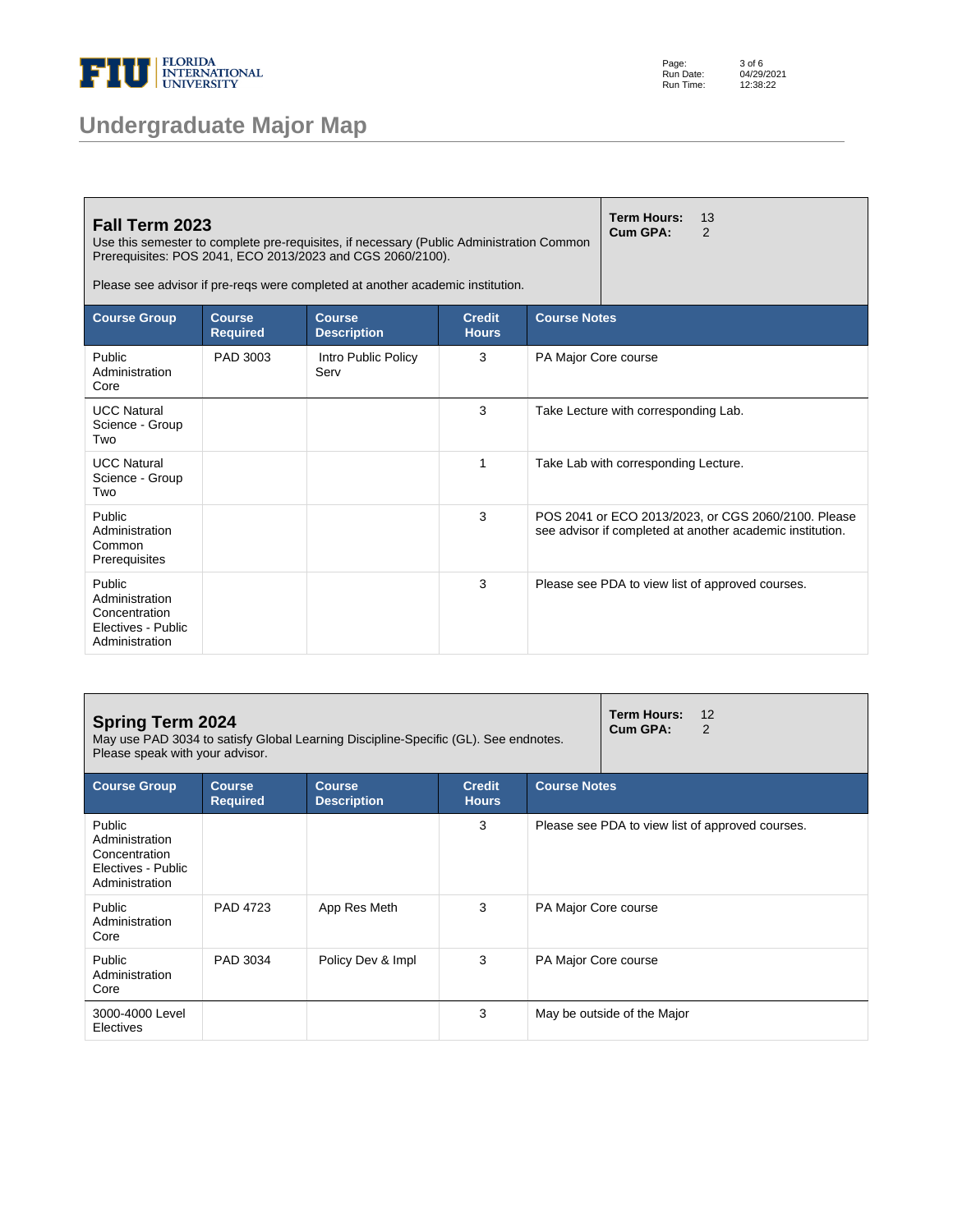

| <b>Undergraduate Major Map</b> |  |  |
|--------------------------------|--|--|
|--------------------------------|--|--|

| <b>Summer Term 2024</b><br>May use PAD3800 to satisfy Global Learning Discipline-Specific (GL). See endnotes.<br>Please speak with your advisor.<br>Use this semester to catch up on coursework and/or satisfy the 9 credits summer<br>requirement. (3) See endnotes |                                  |                                         |                               |                      |                             | - 6<br>2 |
|----------------------------------------------------------------------------------------------------------------------------------------------------------------------------------------------------------------------------------------------------------------------|----------------------------------|-----------------------------------------|-------------------------------|----------------------|-----------------------------|----------|
| <b>Course Group</b>                                                                                                                                                                                                                                                  | <b>Course</b><br><b>Required</b> | <b>Course</b><br><b>Description</b>     | <b>Credit</b><br><b>Hours</b> | <b>Course Notes</b>  |                             |          |
| 3000-4000 Level<br>Electives                                                                                                                                                                                                                                         |                                  |                                         | 3                             |                      | May be outside of the Major |          |
| Public<br>Administration<br>Concentration<br>Electives - Public<br>Administration                                                                                                                                                                                    | PAD 3800                         | <b>Managing Global</b><br><b>Cities</b> | 3                             | PA Major Core course |                             |          |

| Fall Term 2024                                                                    |                                  | <b>Term Hours:</b><br>15<br>Cum GPA:<br>2 |                               |                                                  |
|-----------------------------------------------------------------------------------|----------------------------------|-------------------------------------------|-------------------------------|--------------------------------------------------|
| <b>Course Group</b>                                                               | <b>Course</b><br><b>Required</b> | <b>Course</b><br><b>Description</b>       | <b>Credit</b><br><b>Hours</b> | <b>Course Notes</b>                              |
| Public<br>Administration<br>Core                                                  |                                  |                                           | 3                             | PAD 4223 or PAD 4414 or PAD 4432                 |
| Public<br>Administration<br>Core                                                  |                                  |                                           | 3                             | PAD 4223 or PAD 4414 or PAD 4432                 |
| Public<br>Administration<br>Concentration<br>Electives - Public<br>Administration |                                  |                                           | 3                             | Please see PDA to view list of approved courses. |
| 3000-4000 Level<br>Electives                                                      |                                  |                                           | 3                             | May be outside of the Major                      |
| 3000-4000 Level<br>Electives                                                      |                                  |                                           | 3                             | May be outside of the Major                      |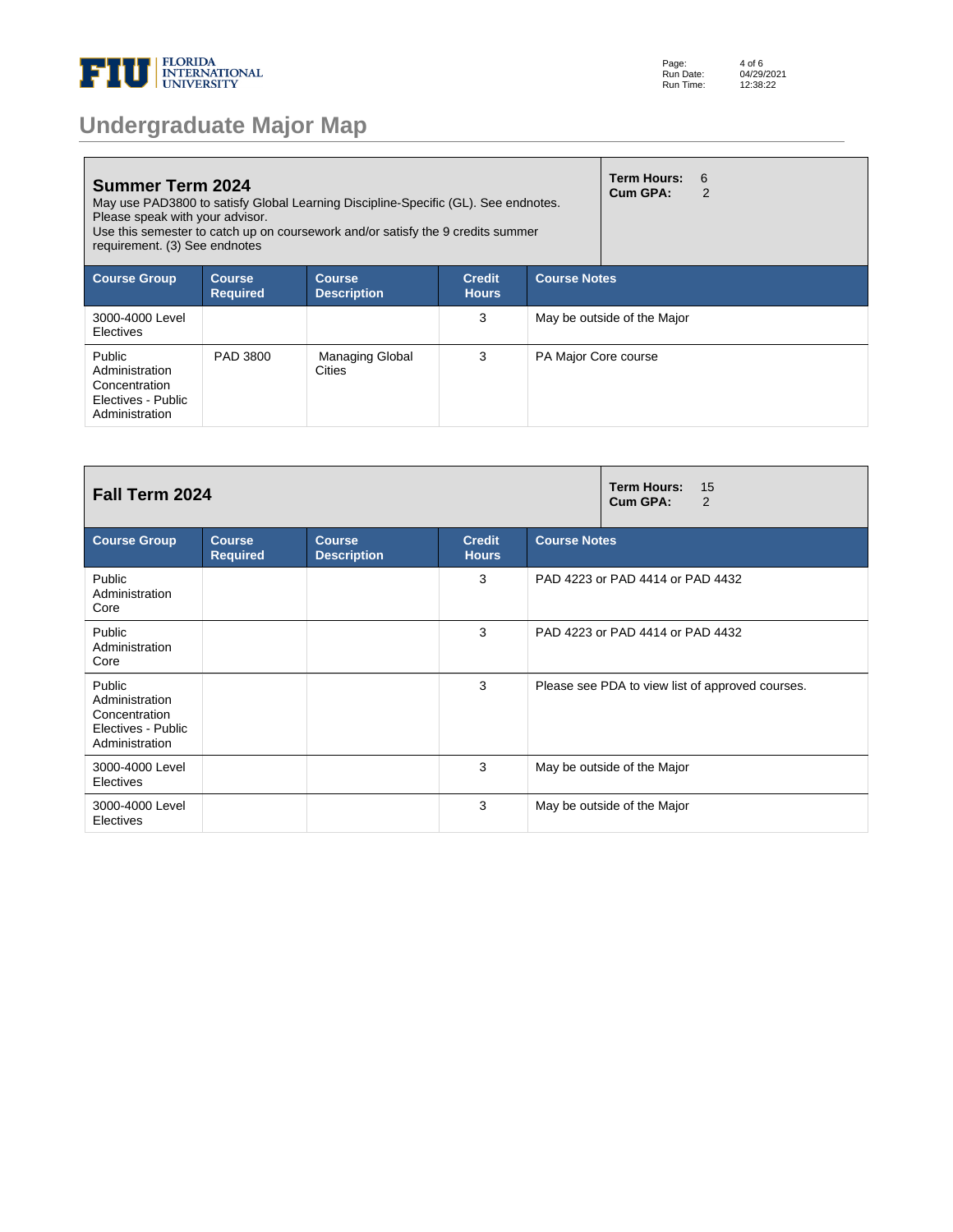

| <b>Spring Term 2025</b>                                                           |                                  | <b>Term Hours:</b><br>12<br>Cum GPA:<br>2 |                               |                                                  |  |
|-----------------------------------------------------------------------------------|----------------------------------|-------------------------------------------|-------------------------------|--------------------------------------------------|--|
| <b>Course Group</b>                                                               | <b>Course</b><br><b>Required</b> | <b>Course</b><br><b>Description</b>       | <b>Credit</b><br><b>Hours</b> | <b>Course Notes</b>                              |  |
| Public<br>Administration<br>Concentration<br>Electives - Public<br>Administration |                                  |                                           | 3                             | Please see PDA to view list of approved courses. |  |
| Public<br>Administration<br>Concentration<br>Electives - Public<br>Administration | PAD 4934                         | Integrative Sem<br>Public Po              | 3                             | PA Major Core Course                             |  |
| Public<br>Administration<br>Core                                                  |                                  |                                           | 3                             | PAD 4223 or PAD 4414 or PAD 4432                 |  |
| <b>General Electives</b>                                                          |                                  |                                           | 3                             |                                                  |  |

| <b>Summer Term 2025</b><br>Use this semester to catch up on coursework and/or satisfy the 9 credits summer<br>requirement (if needed). (3) See endnotes | Cum GPA: |  |
|---------------------------------------------------------------------------------------------------------------------------------------------------------|----------|--|
|---------------------------------------------------------------------------------------------------------------------------------------------------------|----------|--|

#### **General Requirements**

\*Critical Indicator is the minimum grade indicated in specific courses to demonstrate proficiency and progress in major. Earning less than the minimum grade is a trigger for a conversation with advisor\*

#### GENERAL UNIVERSITY REQUIREMENTS

See your Panther Degree Audit (PDA) for a real-time update on your academic career progress and additional information on University and major requirements at http://my.fiu.edu.

(1) UCC: Students must meet the University Core Curriculum (UCC) requirements. For a full list of UCC courses, see http://undergrad.fiu.edu/advising/curriculum.html or speak with your advisor. UCC courses must be taken for a letter grade and may not be taken at other institutions without permission from the Dean of Undergraduate Education.

(2) Global Learning: Freshmen entering FIU Summer B 2010 or later must take at least two Global Learning (GL) designated courses at FIU. See http://goglobal.fiu.edu. Courses must be:

- 1 GL foundation course (from the University Core Curriculum), which must be taken within the first 60 credits.

- 1 GL discipline-specific course (3000/4000 level)

(3) Summer Hours Requirement: All students entering FIU or any university within the State University System (SUS) of Florida with fewer than 60 credit hours are required to earn at least nine credit hours prior to graduation by attending one or more summer terms at a university in the SUS.

(4) Gordon Rule: All Gordon Rule courses (i.e., English Composition, some Humanities courses, and